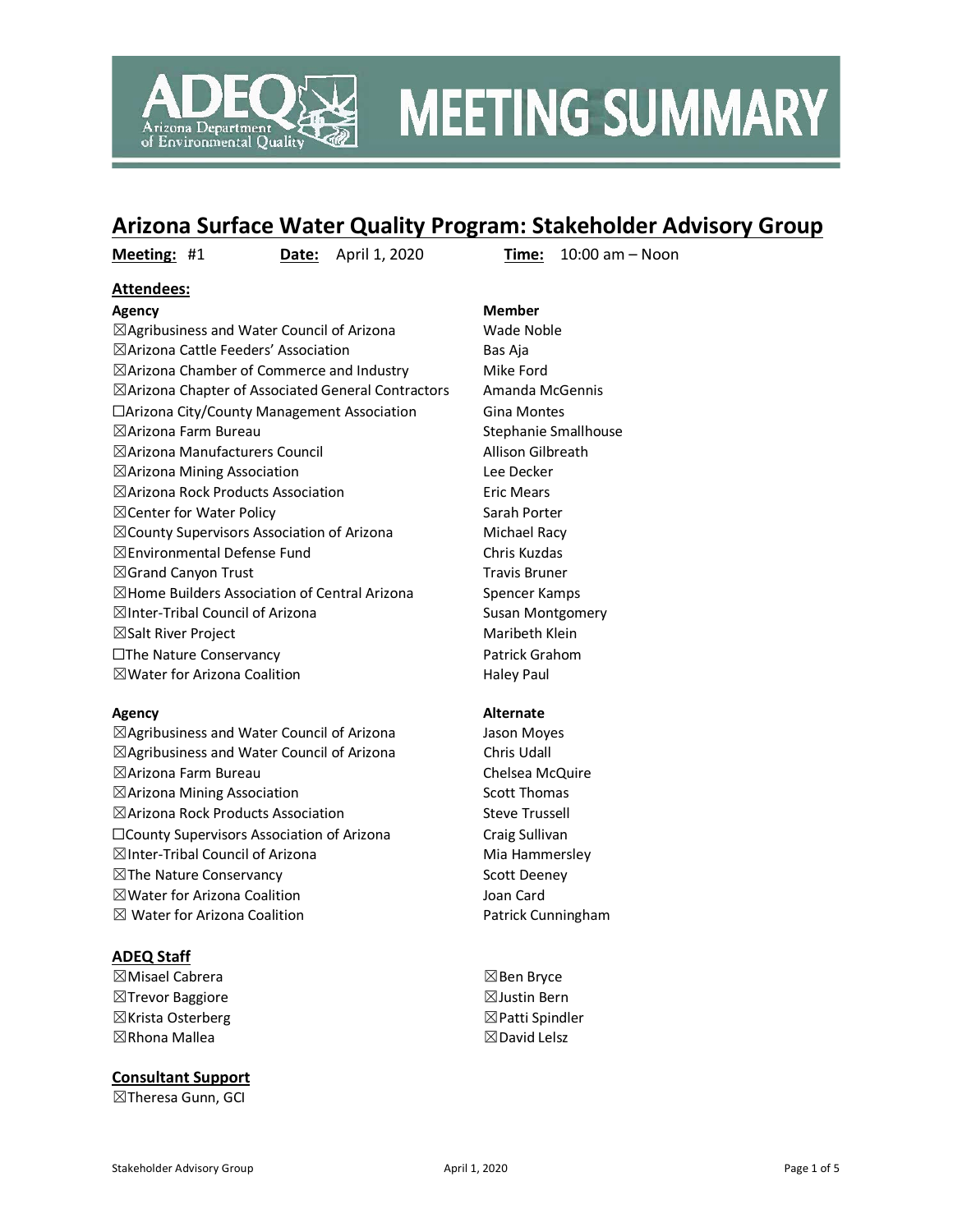#### **Webinar Instructions and Agenda**

Theresa Gunn, Facilitator, reviewed the webinar tools available for the members

#### **Welcome**

Misael Cabrera, ADEQ Director, welcomed the members of the Stakeholder Advisory Group. Highlights of his remarks are listed below.

- Thank you for your time
- Arizona supports the federal rule change as it will allow Arizona to make our own decisions on what waters need to be protected in a manner best for our state
- We want to learn what works well from other programs such as the Clean Air Act and the state's Aquifer Protection Program
- Want to move away from a definition program and focus on potential impact of discharges
- Clean Water Act had done a lot of good but we want to learn from the many years of litigation; no national debate on air of the US like there is for waters of the US
- We want to think outside the box and start from the ground up
- We want your help in developing a program that fits our state
- Whatever program we come up with it needs to be approvable by legislature; we will need your help with getting that approval

#### **Introductions**

Trevor Baggiore, Director ADEQ Water Quality Division, was introduced as the chair for the group. He asked members to introduce themselves and introduced ADEQ staff.

#### **SAG Charter**

Trevor reviewed the group charter. Highlights are listed below.

- Members comments will not be considered to be official positions of the organization they are representing
- These are not open meetings
- If your alternate is attending, please make sure they are fully briefed
- Looking for recommendations on how to build a program that makes sense for Arizona including developing a program outline, and drafting language for rules
- Treat each other with courtesy and respect
- We will all have different perspectives and we respect those differences
- You can speak to the media as an individual but not as a representative of the group and/or ADEQ
- If you have media questions you can contact Erin Jordan, ADEQ PIO

Discussion: Members had no questions on the charter.

#### **Overview of the Current State**

Krista Osterberg, Surface Water Quality Value Stream Manager, provided an overview of the Clean Water Act history and what is currently considered jurisdiction Waters of the US. Highlights are listed below.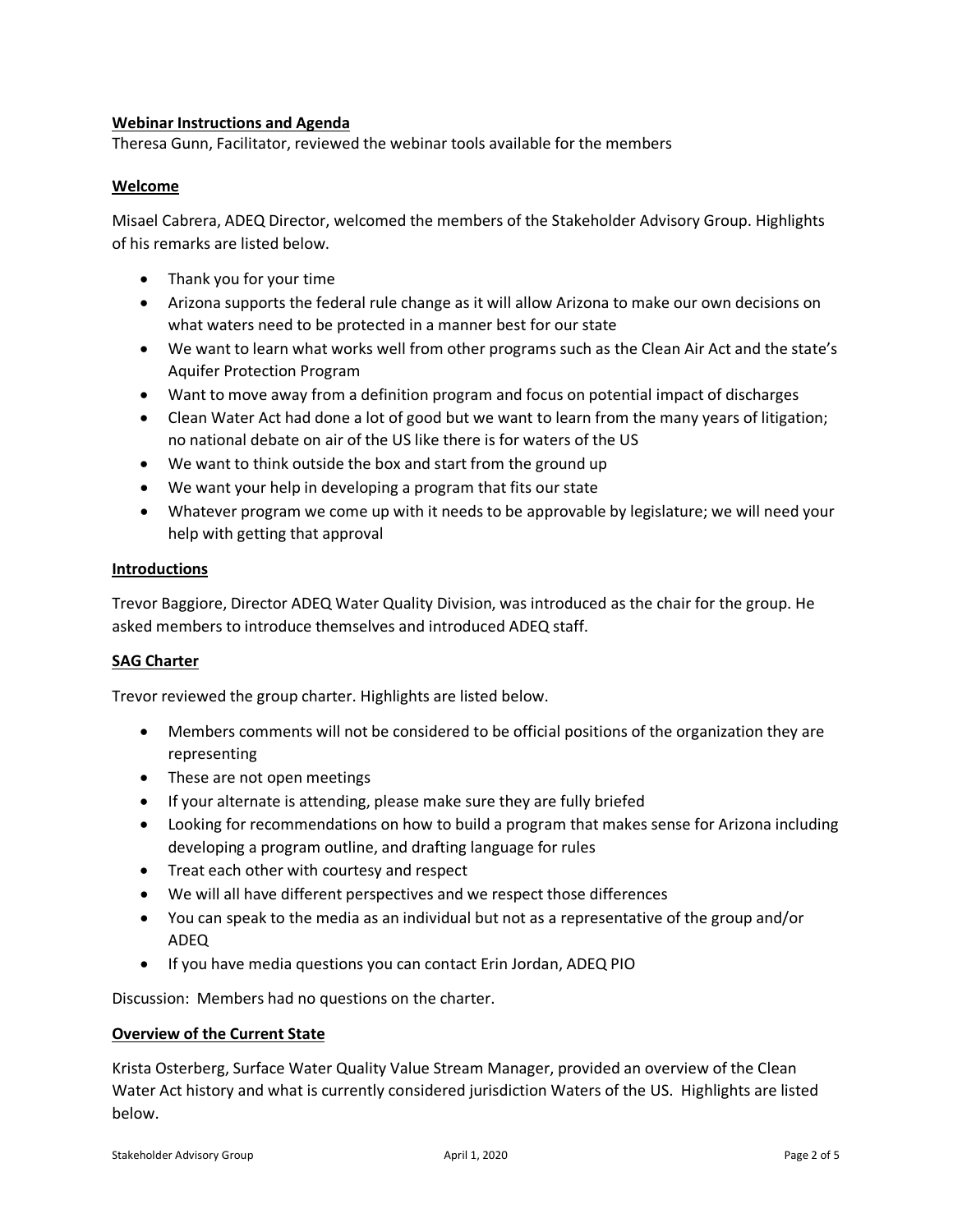- Ephemeral streams are not considered jurisdictional in the new rule
- If a stream which connects to a Traditionally Navigable Water (TNW) has a section which is ephemeral, this break may make the upstream water non jurisdictional depending on whether or not water flows through the ephemeral section in a typical year
- There is no statewide determination of which waters are TNWs
	- o The USACE has only made determinations on a case by case basis
- ADEQ staff is currently working on what methodology and data need to do a typical year analysis
- There is a lot of uncertainty and unknowns of what will be jurisdictional in Arizona

Member Questions/Discussions:

- How long is the ephemeral segment at Granit Reef Dam? Lee Decker-clarification on Granite reef dam, how long of an ephemeral segment is that? It is from the  $23<sup>rd</sup>$  Avenue Wastewater Treatment Plant in Phoenix to the dam, not sure the distance in miles.
- Many urban lakes are not currently defined as WOTUS. The lakes along Indian Bend Wash are considered jurisdictional.
- Currently ephemerals which have a significant nexus with a WOTUS are regulated

#### **Group Discussion:**

Based on your understanding of the revised federal rule, how would you define (describe) the risks to Arizona surface waters?

- Need more time to study the map; there is difference in how ADEQ will do business; risk is a different question and need to review map more
- Difficult; don't really know gap we are trying to fill; but so many unanswered questions (typical year, etc.) In the dark
- Members have pre-emptively given jurisdiction to Corps; a program that identifies the water that needs to be protected to give certainty
- What are the risks: 1) uncertainty; 2) Polluted water ways
- Seems new definition will create a gap; risks in terms of impacts on uses (10 uses in the stakeholder meetings) without any existing state program to protect surface water; the quality in these waters won't be protected in the time being; need to dig in to specific streams
- Not ready to get into great level of detail; agree we need certainty balanced against pollution concerns: human and livestock/wildlife
- Goal of CWA is to protect aquatic species and as long as a state program focuses on protecting those species; not focus on land and river beds; what pollutants are we talking about; what are we trying to prevent with the goal of protecting aquatic species (uses/activities); focus on pollutants
- Cultural/religious/historical resources on Tribal lands; water is an economic driver for Tribes (riparian areas); uncertainty re: water treatment facilities impact by polluted waters and Tribal projects; level of uncertainty during the gap is a problem
- Too soon to characterize the risk until the typical year analysis is complete; but if gaps where discharges would impact drinking water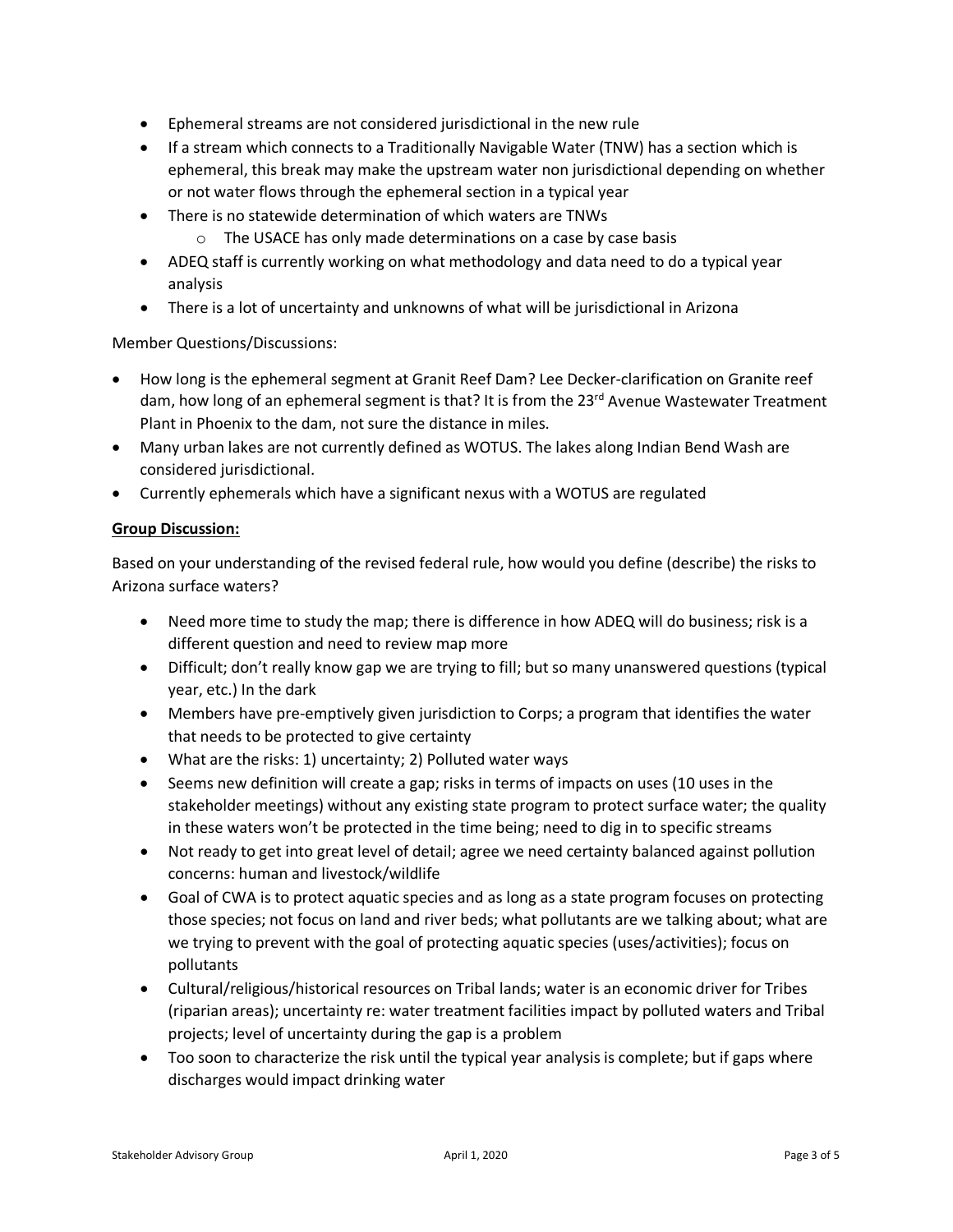- A lot of perennial flow we just don't know; staggering how much flow isn't known or shown on the map; uncertainty is massive on not knowing what is jurisdictional; tough to determine risk at this point
- CWA to protect water quality for important uses; since we don't have state program to fill gaps it is urgent we figure this out to help with uncertainty
- Clarity of purpose; limited scope; address the most, present highly elevated risk; don't build a program that covers 10,000 things; Add to as needed

### **Arizona Surface Water Quality Program**

Krista shared information from the stakeholders on the importance of having a state program. She discussed the need for a unique program that works best for Arizona. Highlights are below.

- A lot of uncertainty because of the gap. What is the baseline how we should protect our waters?
- Some program elements (i.e. TMDL watershed grants) may require additional authority
- It is anticipated it will take 3 years to develop a program which includes time for obtaining legislative authority and drafting rules
- Need SAG help with the outline, the scope of the program
- Beyond just permitting and regulating, what else do we need

#### **Group Discussion**

What other things are we missing that you would like to see in the program outline?

- Will take this back and think about it for next time. Might look at specific locations that have not been considered but that we might want to.
- Consider overlap with other regulatory programs. RICRA exemptions, AZNPDES
- Comprehensive so far- how will public and tribes be involved?
- Good framework, devil is in the details
- Look at other regulatory programs that are already in place
- Outline looks good, no additions at this time
- What is the gap? Understand what gap we are talking about. Existing programs such as TMDLs may be able to address non-point source impacts
- Good beginning structure, other programs that already exist
- Look at Indirect discharges, regulatory approach may limit AZ ability to permit
- Need economic costs to private sector, timeline, build permit program
- Agree with comments already made, nothing to add

#### **Future Meeting Schedule**

Members prefer bi-weekly meetings on Wednesday mornings for two hours.

#### **Homework for Next Meeting**

Members were asked to review the following documents which will be sent after the meeting.

- Review the stakeholder summary documents regarding the program goal and guiding principles
- Review the goals and policy statements from peer states